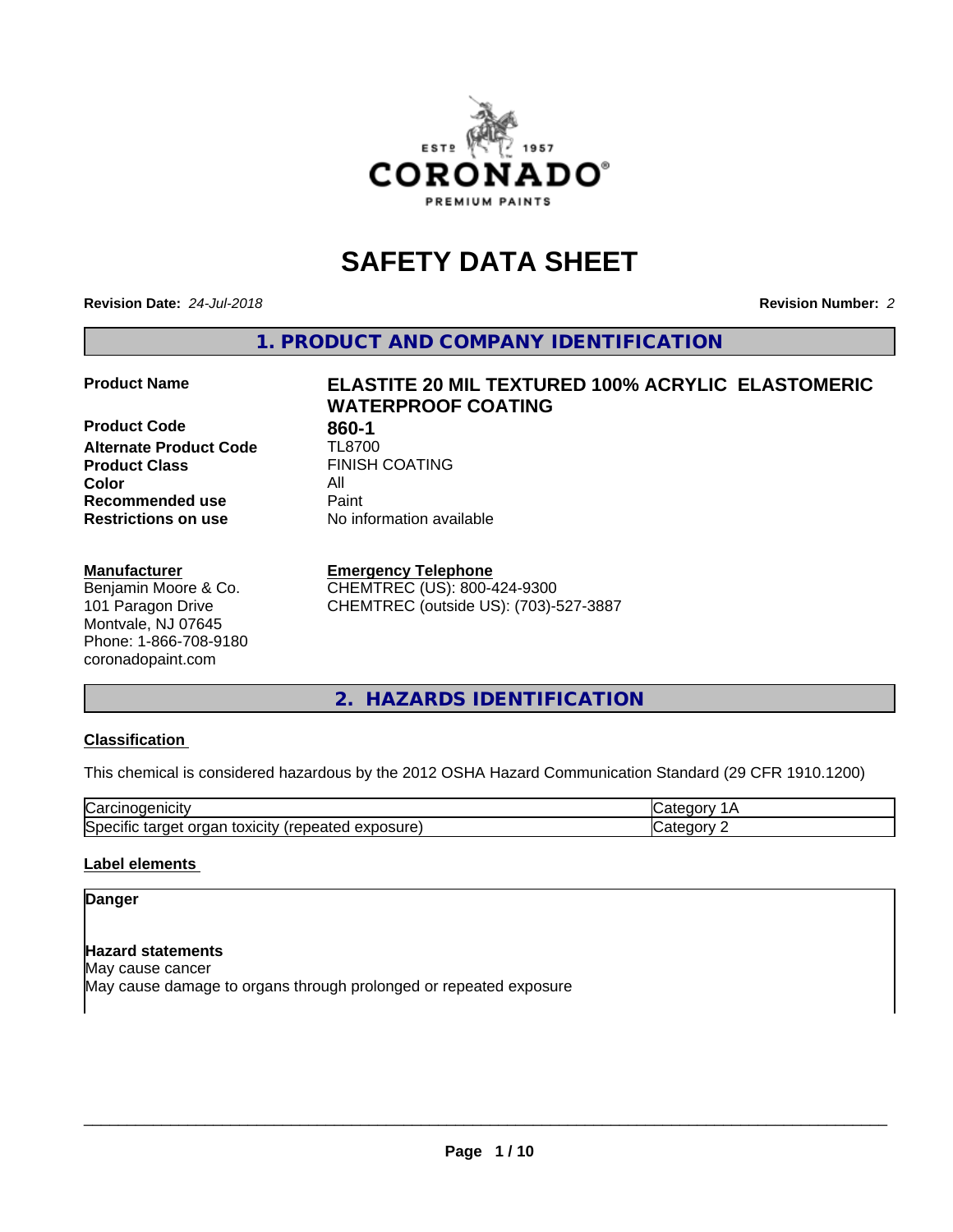

**Appearance** liquid **Odor in the original of the original of the original of the original of the original of the original of the original of the original of the original of the original of the original of the original of t** 

#### **Precautionary Statements - Prevention**

Obtain special instructions before use Do not handle until all safety precautions have been read and understood Use personal protective equipment as required Do not breathe dust/fume/gas/mist/vapors/spray

#### **Precautionary Statements - Response**

IF exposed or concerned: Get medical advice/attention

# **Precautionary Statements - Storage**

Store locked up

#### **Precautionary Statements - Disposal**

Dispose of contents/container to an approved waste disposal plant

#### **Hazards not otherwise classified (HNOC)**

Not applicable

#### **Other information**

No information available

# **3. COMPOSITION INFORMATION ON COMPONENTS**

\_\_\_\_\_\_\_\_\_\_\_\_\_\_\_\_\_\_\_\_\_\_\_\_\_\_\_\_\_\_\_\_\_\_\_\_\_\_\_\_\_\_\_\_\_\_\_\_\_\_\_\_\_\_\_\_\_\_\_\_\_\_\_\_\_\_\_\_\_\_\_\_\_\_\_\_\_\_\_\_\_\_\_\_\_\_\_\_\_\_\_\_\_

| Chemical name       | CAS No.        | Weight-% |
|---------------------|----------------|----------|
| Limestone           | 1317-65-3      | 35       |
| Titanium dioxide    | 13463-67-7     | ∣∪       |
| Ethylene glycol     | $107 - 21 - 1$ |          |
| Zinc oxide          | 1314-13-2      |          |
| Silica, crystalline | 14808-60-7     | U.ʻJ     |

# **4. FIRST AID MEASURES**

| <b>General Advice</b> | For further assistance, contact your local Poison Control Center.                                        |
|-----------------------|----------------------------------------------------------------------------------------------------------|
| <b>Eye Contact</b>    | Rinse thoroughly with plenty of water for at least 15 minutes and consult a<br>physician.                |
| <b>Skin Contact</b>   | Wash off immediately with soap and plenty of water while removing all<br>contaminated clothes and shoes. |
| <b>Inhalation</b>     | Move to fresh air. If symptoms persist, call a physician.                                                |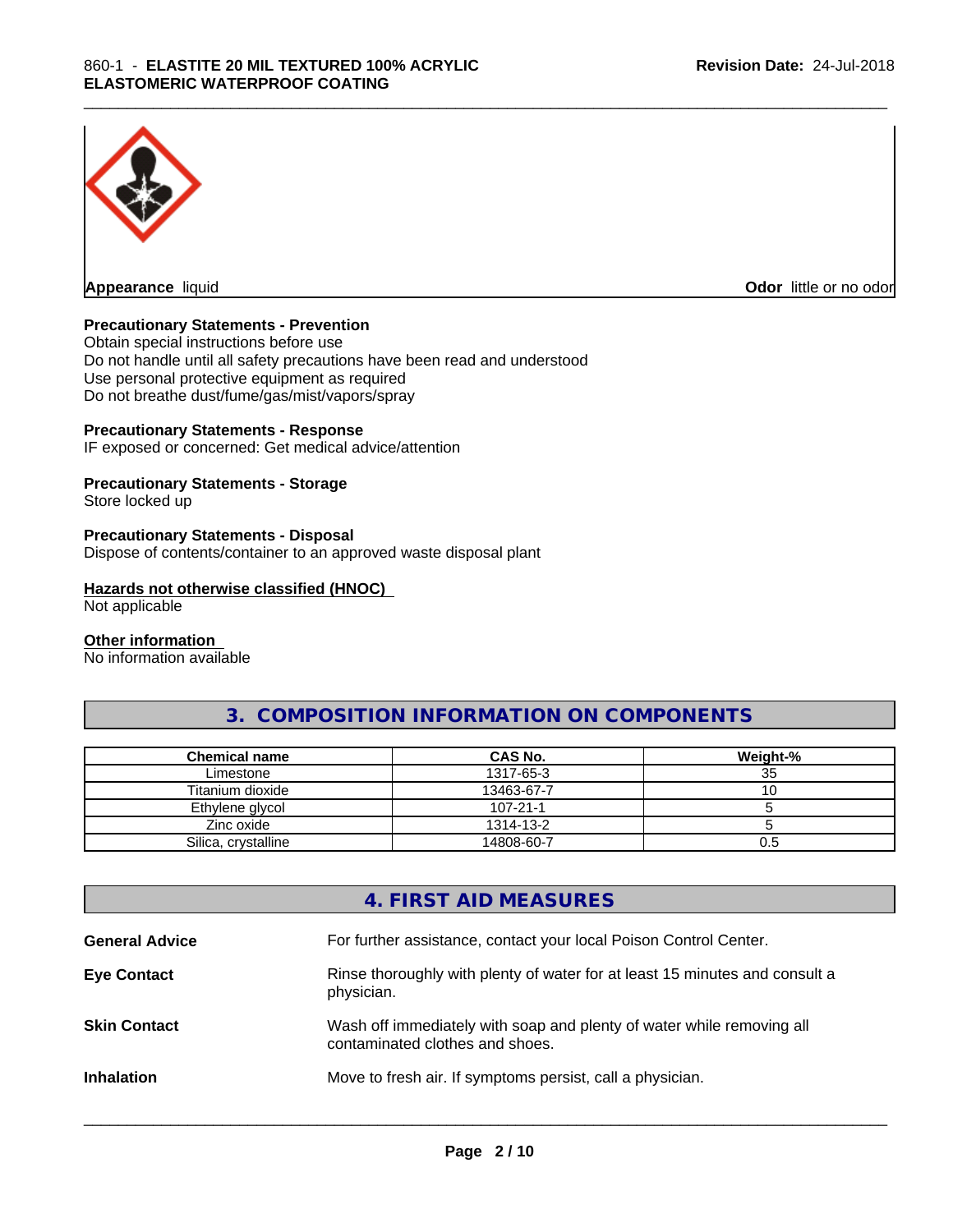| Ingestion                                                                                                                   |                                                               | Clean mouth with water and afterwards drink plenty of water. Call a POISON<br>CENTER or doctor/physician if exposed or you feel unwell. If large quantities of<br>this material are swallowed, call a physician immediately. |                                                     |                                                                                                            |  |
|-----------------------------------------------------------------------------------------------------------------------------|---------------------------------------------------------------|------------------------------------------------------------------------------------------------------------------------------------------------------------------------------------------------------------------------------|-----------------------------------------------------|------------------------------------------------------------------------------------------------------------|--|
| <b>Most Important</b><br><b>Symptoms/Effects</b>                                                                            |                                                               | None known.                                                                                                                                                                                                                  |                                                     |                                                                                                            |  |
| <b>Notes To Physician</b>                                                                                                   |                                                               | Treat symptomatically.                                                                                                                                                                                                       |                                                     |                                                                                                            |  |
|                                                                                                                             |                                                               |                                                                                                                                                                                                                              | 5. FIRE-FIGHTING MEASURES                           |                                                                                                            |  |
|                                                                                                                             | <b>Suitable Extinguishing Media</b>                           |                                                                                                                                                                                                                              |                                                     | Use extinguishing measures that are appropriate to local<br>circumstances and the surrounding environment. |  |
| <b>Protective Equipment And Precautions For</b><br><b>Firefighters</b><br><b>Specific Hazards Arising From The Chemical</b> |                                                               | As in any fire, wear self-contained breathing apparatus<br>pressure-demand, MSHA/NIOSH (approved or equivalent)<br>and full protective gear.                                                                                 |                                                     |                                                                                                            |  |
|                                                                                                                             |                                                               | extreme heat.                                                                                                                                                                                                                | Closed containers may rupture if exposed to fire or |                                                                                                            |  |
|                                                                                                                             | <b>Sensitivity To Mechanical Impact</b>                       |                                                                                                                                                                                                                              | No                                                  |                                                                                                            |  |
|                                                                                                                             | <b>Sensitivity To Static Discharge</b>                        |                                                                                                                                                                                                                              | No                                                  |                                                                                                            |  |
| <b>Flash Point Data</b><br>Flash Point (°F)<br>Flash Point (°C)<br><b>Method</b>                                            |                                                               |                                                                                                                                                                                                                              | Not applicable<br>Not applicable<br>Not applicable  |                                                                                                            |  |
|                                                                                                                             | <b>Flammability Limits In Air</b>                             |                                                                                                                                                                                                                              |                                                     |                                                                                                            |  |
|                                                                                                                             | Lower flammability limit:<br><b>Upper flammability limit:</b> |                                                                                                                                                                                                                              | Not applicable<br>Not applicable                    |                                                                                                            |  |
| NFPA                                                                                                                        | Health: 1                                                     | Flammability: 0                                                                                                                                                                                                              | <b>Instability: 0</b>                               | <b>Special: Not Applicable</b>                                                                             |  |
| NEDA Logand                                                                                                                 |                                                               |                                                                                                                                                                                                                              |                                                     |                                                                                                            |  |

#### **NFPA Legend**

- 0 Not Hazardous
- 1 Slightly
- 2 Moderate
- 3 High
- 4 Severe

*The ratings assigned are only suggested ratings, the contractor/employer has ultimate responsibilities for NFPA ratings where this system is used.*

*Additional information regarding the NFPA rating system is available from the National Fire Protection Agency (NFPA) at www.nfpa.org.*

# **6. ACCIDENTAL RELEASE MEASURES**

**Personal Precautions** Avoid contact with skin, eyes and clothing. Ensure adequate ventilation.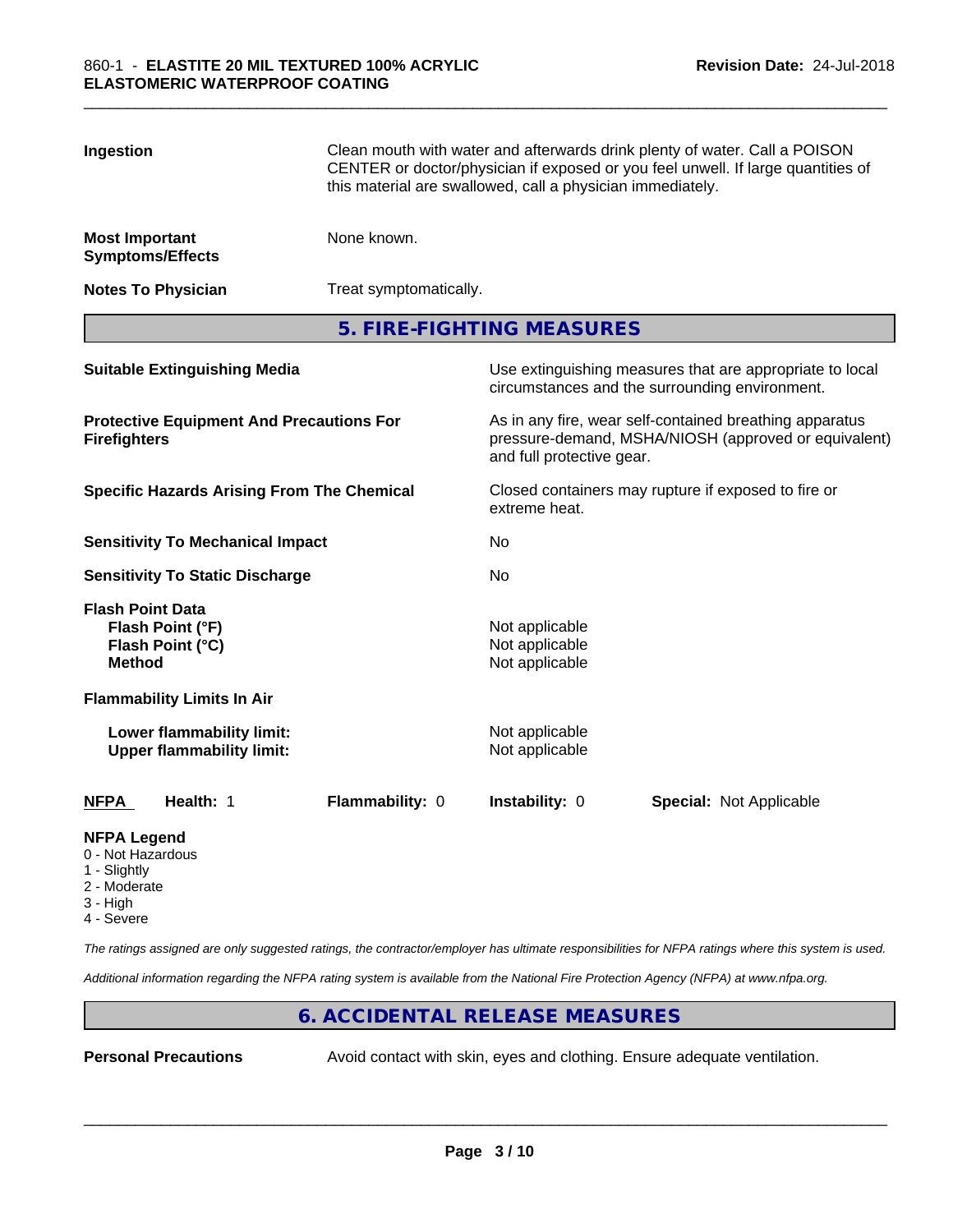| <b>Other Information</b>       | Prevent further leakage or spillage if safe to do so.                                                                                                                            |  |
|--------------------------------|----------------------------------------------------------------------------------------------------------------------------------------------------------------------------------|--|
| <b>Methods for Cleaning Up</b> | Soak up with inert absorbent material. Sweep up and shovel into suitable<br>containers for disposal.                                                                             |  |
|                                | 7. HANDLING AND STORAGE                                                                                                                                                          |  |
| <b>Handling</b>                | Avoid contact with skin, eyes and clothing. Avoid breathing vapors, spray mists or<br>sanding dust. In case of insufficient ventilation, wear suitable respiratory<br>equipment. |  |
| <b>Storage</b>                 | Keep container tightly closed. Keep out of the reach of children.                                                                                                                |  |
| <b>Incompatible Materials</b>  | No information available                                                                                                                                                         |  |

# **8. EXPOSURE CONTROLS/PERSONAL PROTECTION**

#### **Exposure Limits**

| <b>Chemical name</b> | <b>ACGIH TLV</b>                | <b>OSHA PEL</b>          |
|----------------------|---------------------------------|--------------------------|
| Limestone            | N/E                             | 15 mg/m $3$ - TWA        |
|                      |                                 | $5 \text{ mg/m}^3$ - TWA |
| Titanium dioxide     | 10 mg/m $3$ - TWA               | 15 mg/m $3$ - TWA        |
| Ethylene glycol      | 100 mg/m $3$ - Ceiling          | N/E                      |
| Zinc oxide           | 2 mg/m <sup>3</sup> - TWA       | $5 \text{ mg/m}^3$ - TWA |
|                      | 10 $mq/m3$ - STEL               | 15 mg/m $3$ - TWA        |
| Silica, crystalline  | $0.025$ mg/m <sup>3</sup> - TWA |                          |

#### **Legend**

ACGIH - American Conference of Governmental Industrial Hygienists Exposure Limits OSHA - Occupational Safety & Health Administration Exposure Limits N/E - Not Established

**Engineering Measures** Ensure adequate ventilation, especially in confined areas.

# **Personal Protective Equipment**

| <b>Eye/Face Protection</b>    | Safety glasses with side-shields.                                                                                     |
|-------------------------------|-----------------------------------------------------------------------------------------------------------------------|
| <b>Skin Protection</b>        | Protective gloves and impervious clothing.                                                                            |
| <b>Respiratory Protection</b> | In case of insufficient ventilation wear suitable respiratory equipment.                                              |
|                               | الرجاح والموجاج وجرحا والمجري الرجوح والمحامل والمتحارب المحارب وجريح والمتحارب المتحاول والمارات والمرارية والمرارية |

**Hygiene Measures** Avoid contact with skin, eyes and clothing. Remove and wash contaminated clothing before re-use. Wash thoroughly after handling.

# **9. PHYSICAL AND CHEMICAL PROPERTIES**

**Appearance** liquid **Odor** little or no odor **Density (Ibs/gal)** 12.05 - 12.05 - 12.05 - 12.05 - 12.05 - 12.05 - 12.05 - 12.05 - 12.05 - 12.05 - 12.05 - 12.05 - 12.05 - 12.05 - 12.05 - 12.05 - 12.05 - 12.05 - 12.05 - 12.05 - 12.05 - 12.05 - 12.05 - 12.05 - 12.05 - 12 **Specific Gravity** 

**Odor Threshold**<br> **Density (Ibs/gal)**<br> **Density (Ibs/gal)**<br> **No information available**<br>
12.05 - 12.15 **pH** No information available **Viscosity (cps)** No information available **Solubility(ies)** No information available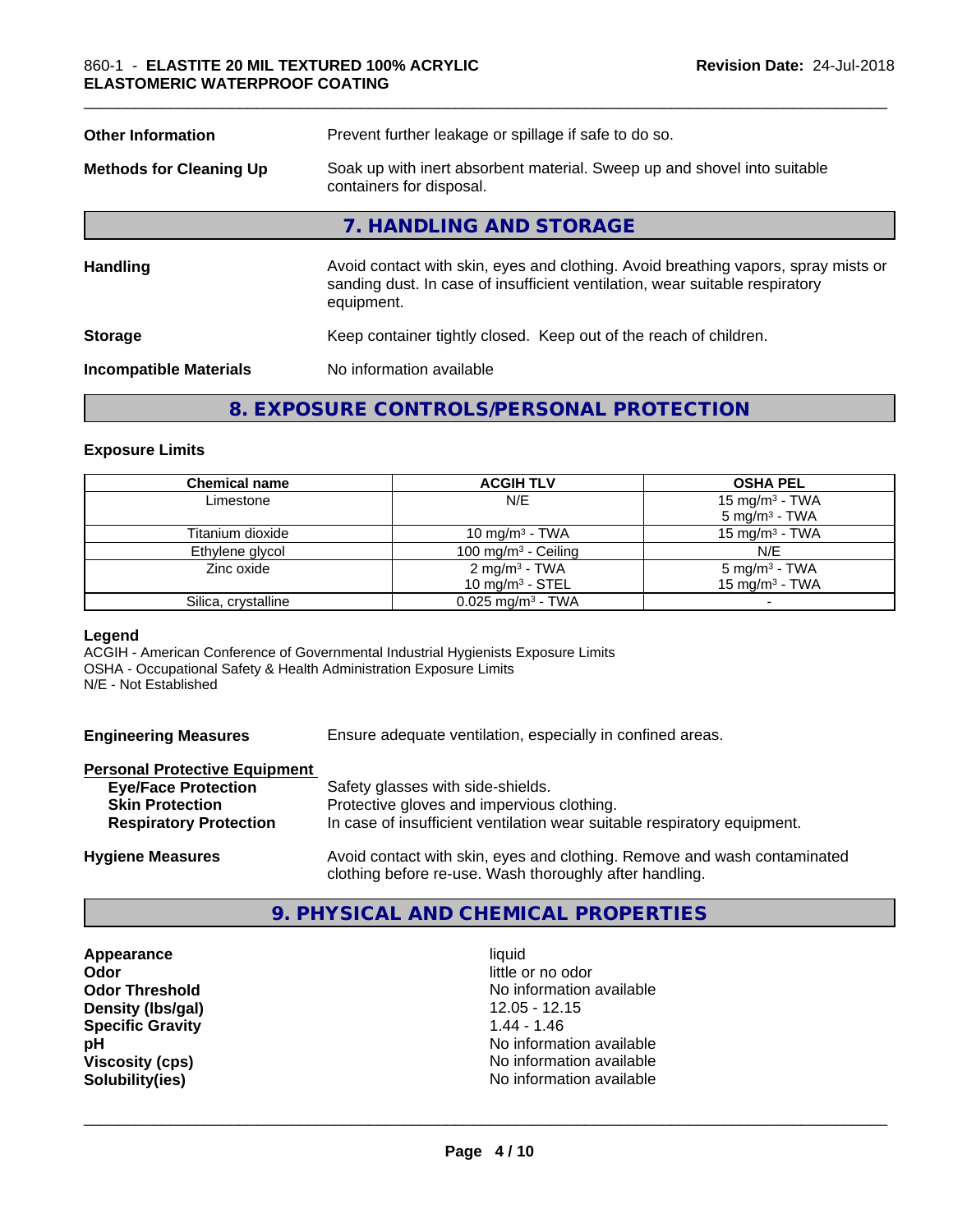**Water solubility**<br> **Evaporation Rate**<br> **Evaporation Rate**<br> **Evaporation Rate Vapor** pressure @20 °C (kPa) **Vapor density**<br> **We Solids**<br>
We Solid With the Solid Support of the Contract of the Contract of the Contract of the Contract of the Contract of the Contract of the Contract of the Contract of the Contract of the Contract Wt. % Solids **Vol. % Solids** 50 - 60 **Wt. % Volatiles** 25 - 35 **Vol. % Volatiles** 40 - 50 **VOC Regulatory Limit (g/L)** <50 **Boiling Point (°F)** 212 **Boiling Point (°C)** 100 **Freezing Point (°F)** 32 **Freezing Point (°C)** 0 **Flash Point (°F) Flash Point (°C)** Not applicable **Method**<br> **Flammability (solid, gas)**<br> **Example 2018** Not applicable **Flammability** (solid, gas) **Upper flammability limit:** Not applicable **Lower flammability limit:**<br> **Autoignition Temperature (°F)** Not applicable Not applicable **Autoignition Temperature (°F) Autoignition Temperature (°C)** No information available **Decomposition Temperature (°F)** No information available **Decomposition Temperature (°C)** No information available **Partition coefficient** No information available

No information available<br>No information available

\_\_\_\_\_\_\_\_\_\_\_\_\_\_\_\_\_\_\_\_\_\_\_\_\_\_\_\_\_\_\_\_\_\_\_\_\_\_\_\_\_\_\_\_\_\_\_\_\_\_\_\_\_\_\_\_\_\_\_\_\_\_\_\_\_\_\_\_\_\_\_\_\_\_\_\_\_\_\_\_\_\_\_\_\_\_\_\_\_\_\_\_\_

# **10. STABILITY AND REACTIVITY**

| <b>Reactivity</b>                       | Not Applicable                           |
|-----------------------------------------|------------------------------------------|
| <b>Chemical Stability</b>               | Stable under normal conditions.          |
| <b>Conditions to avoid</b>              | Prevent from freezing.                   |
| <b>Incompatible Materials</b>           | No materials to be especially mentioned. |
| <b>Hazardous Decomposition Products</b> | None under normal use.                   |
| Possibility of hazardous reactions      | None under normal conditions of use.     |

# **11. TOXICOLOGICAL INFORMATION**

#### **Product Information**

#### **Information on likely routes of exposure**

**Principal Routes of Exposure** Eye contact, skin contact and inhalation.

**Acute Toxicity** 

**Product Information** No information available

#### **Symptoms related to the physical,chemical and toxicological characteristics**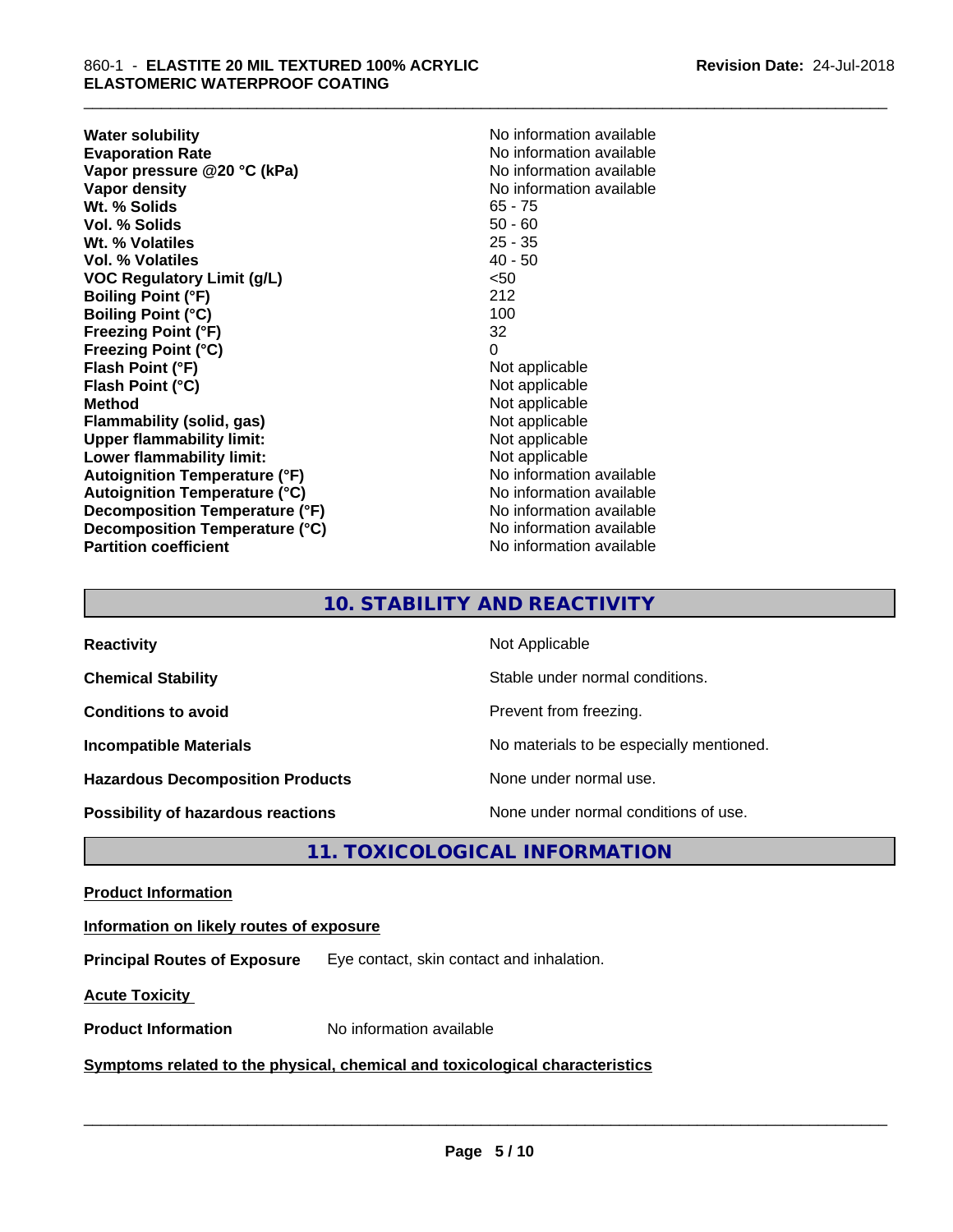**Symptoms** No information available

#### **Delayed and immediate effects as well as chronic effects from short and long-term exposure**

| May cause slight irritation.                                                      |
|-----------------------------------------------------------------------------------|
| Substance may cause slight skin irritation. Prolonged or repeated contact may dry |
| skin and cause irritation.                                                        |
| May cause irritation of respiratory tract.                                        |
| May be harmful if swallowed. Ingestion may cause gastrointestinal irritation,     |
| nausea, vomiting and diarrhea. May cause adverse kidney effects.                  |
| No information available                                                          |
| No information available.                                                         |
| No information available.                                                         |
| No information available.                                                         |
| No information available.                                                         |
| No information available.                                                         |
| No information available.                                                         |
| Causes damage to organs through prolonged or repeated exposure if inhaled.        |
| No information available.                                                         |
| No information available                                                          |
|                                                                                   |

#### **Numerical measures of toxicity**

#### **The following values are calculated based on chapter 3.1 of the GHS document**

**ATEmix (oral)** 20510 mg/kg

#### **Component Information**

Titanium dioxide LD50 Oral: > 10000 mg/kg (Rat) Ethylene glycol LD50 Oral: 4700 mg/kg (Rat) LD50 Dermal: 9530 µg/L (Rabbit) Zinc oxide LD50 Oral: 5000 mg/kg (Rat) LC50 Inhalation (Dust):  $> 5700$  mg/m<sup>3</sup> (Rat, 4 hr.) Silica, crystalline LD50 Oral: 500 mg/kg (Rat)

#### **Carcinogenicity**

*The information below indicateswhether each agency has listed any ingredient as a carcinogen:.*

| <b>Chemical name</b> | <b>IARC</b>         | <b>NTP</b>  | <b>OSHA</b> |
|----------------------|---------------------|-------------|-------------|
|                      | 2B - Possible Human |             | Listed      |
| Titanium dioxide     | Carcinogen          |             |             |
|                      | - Human Carcinogen  | Known Human | Listed      |
| Silica, crystalline  |                     | Carcinogen  |             |

cancer depends on duration and level of inhalation exposure to spray mist or dust from sanding the dried paint.

• Crystalline Silica has been determined to be carcinogenic to humans by IARC (1) when in respirable form. Risk of cancer depends on duration and level of inhalation exposure to spray mist or dust from sanding the dried pa • Although IARC has classified titanium dioxide as possibly carcinogenic to humans (2B), their summary concludes: "No significant exposure to titanium dioxide is thought to occur during the use of products in which titanium dioxide is bound to other materials, such as paint."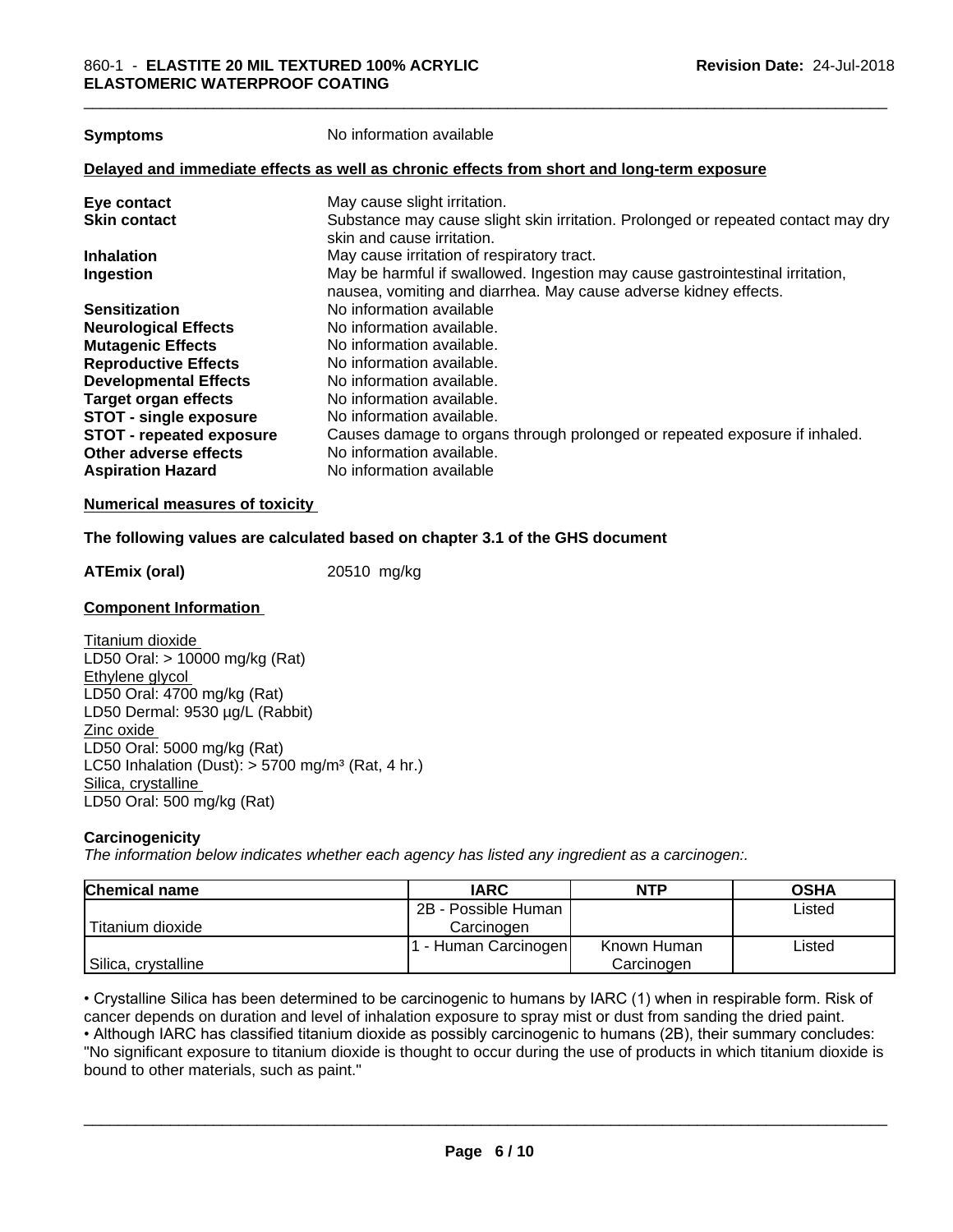#### **Legend**

IARC - International Agency for Research on Cancer NTP - National Toxicity Program OSHA - Occupational Safety & Health Administration

**12. ECOLOGICAL INFORMATION**

\_\_\_\_\_\_\_\_\_\_\_\_\_\_\_\_\_\_\_\_\_\_\_\_\_\_\_\_\_\_\_\_\_\_\_\_\_\_\_\_\_\_\_\_\_\_\_\_\_\_\_\_\_\_\_\_\_\_\_\_\_\_\_\_\_\_\_\_\_\_\_\_\_\_\_\_\_\_\_\_\_\_\_\_\_\_\_\_\_\_\_\_\_

#### **Ecotoxicity Effects**

The environmental impact of this product has not been fully investigated.

#### **Product Information**

#### **Acute Toxicity to Fish**

No information available

### **Acute Toxicity to Aquatic Invertebrates**

No information available

#### **Acute Toxicity to Aquatic Plants**

No information available

#### **Persistence / Degradability**

No information available.

#### **Bioaccumulation**

No information available.

#### **Mobility in Environmental Media**

No information available.

#### **Ozone**

No information available

#### **Component Information**

#### **Acute Toxicity to Fish**

Titanium dioxide  $LCS0:$  > 1000 mg/L (Fathead Minnow - 96 hr.) Ethylene glycol LC50: 8050 mg/L (Fathead Minnow - 96 hr.)

# **Acute Toxicity to Aquatic Invertebrates**

No information available

# **Acute Toxicity to Aquatic Plants**

No information available

# **13. DISPOSAL CONSIDERATIONS**

**Waste Disposal Method** Dispose of in accordance with federal, state, and local regulations. Local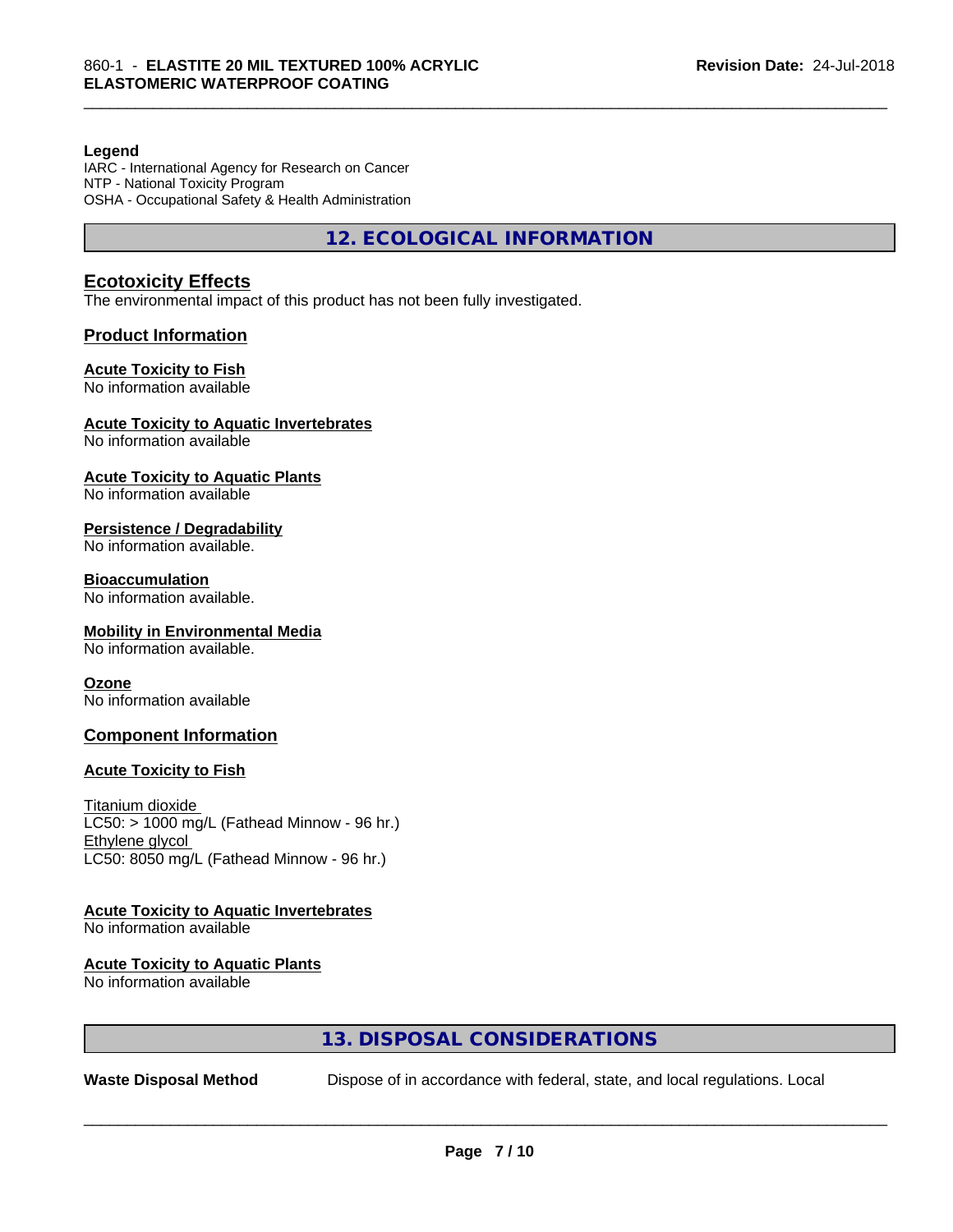requirements may vary, consult your sanitation department or state-designated environmental protection agency for more disposal options.

\_\_\_\_\_\_\_\_\_\_\_\_\_\_\_\_\_\_\_\_\_\_\_\_\_\_\_\_\_\_\_\_\_\_\_\_\_\_\_\_\_\_\_\_\_\_\_\_\_\_\_\_\_\_\_\_\_\_\_\_\_\_\_\_\_\_\_\_\_\_\_\_\_\_\_\_\_\_\_\_\_\_\_\_\_\_\_\_\_\_\_\_\_

|                   | 14. TRANSPORT INFORMATION         |
|-------------------|-----------------------------------|
| <b>DOT</b>        | Not regulated                     |
| ICAO / IATA       | Not regulated                     |
| <b>IMDG / IMO</b> | Not regulated                     |
|                   | <b>15. REGULATORY INFORMATION</b> |
| .                 |                                   |

#### **International Inventories**

| <b>TSCA: United States</b> | Yes - All components are listed or exempt. |
|----------------------------|--------------------------------------------|
| <b>DSL: Canada</b>         | Yes - All components are listed or exempt. |

### **Federal Regulations**

#### **SARA 311/312 hazardous categorization**

| Acute health hazard               | Nο  |
|-----------------------------------|-----|
| Chronic Health Hazard             | Yes |
| Fire hazard                       | Nο  |
| Sudden release of pressure hazard | Nο  |
| Reactive Hazard                   | N٥  |

#### **SARA 313**

Section 313 of Title III of the Superfund Amendments and Reauthorization Act of 1986 (SARA). This product contains a chemical or chemicals which are subject to the reporting requirements of the Act and Title 40 of the Code of Federal Regulations, Part 372:

| <b>Chemical name</b> | CAS No.        | Weight-% | <b>CERCLA/SARA 313</b><br>(de minimis concentration) |
|----------------------|----------------|----------|------------------------------------------------------|
| Ethylene glycol      | $107 - 21 - 1$ |          |                                                      |
| Zinc oxide           | 1314-13-2      |          |                                                      |

#### **Clean Air Act,Section 112 Hazardous Air Pollutants (HAPs) (see 40 CFR 61)**

This product contains the following HAPs:

| <b>Chemical name</b> | <b>CAS No.</b> | Weight-% | <b>Hazardous Air Pollutant</b> |
|----------------------|----------------|----------|--------------------------------|
|                      |                |          | (HAP)                          |
| Ethylene glycol      | 107-21-1       |          | ∟isted                         |

#### **US State Regulations**

#### **California Proposition 65**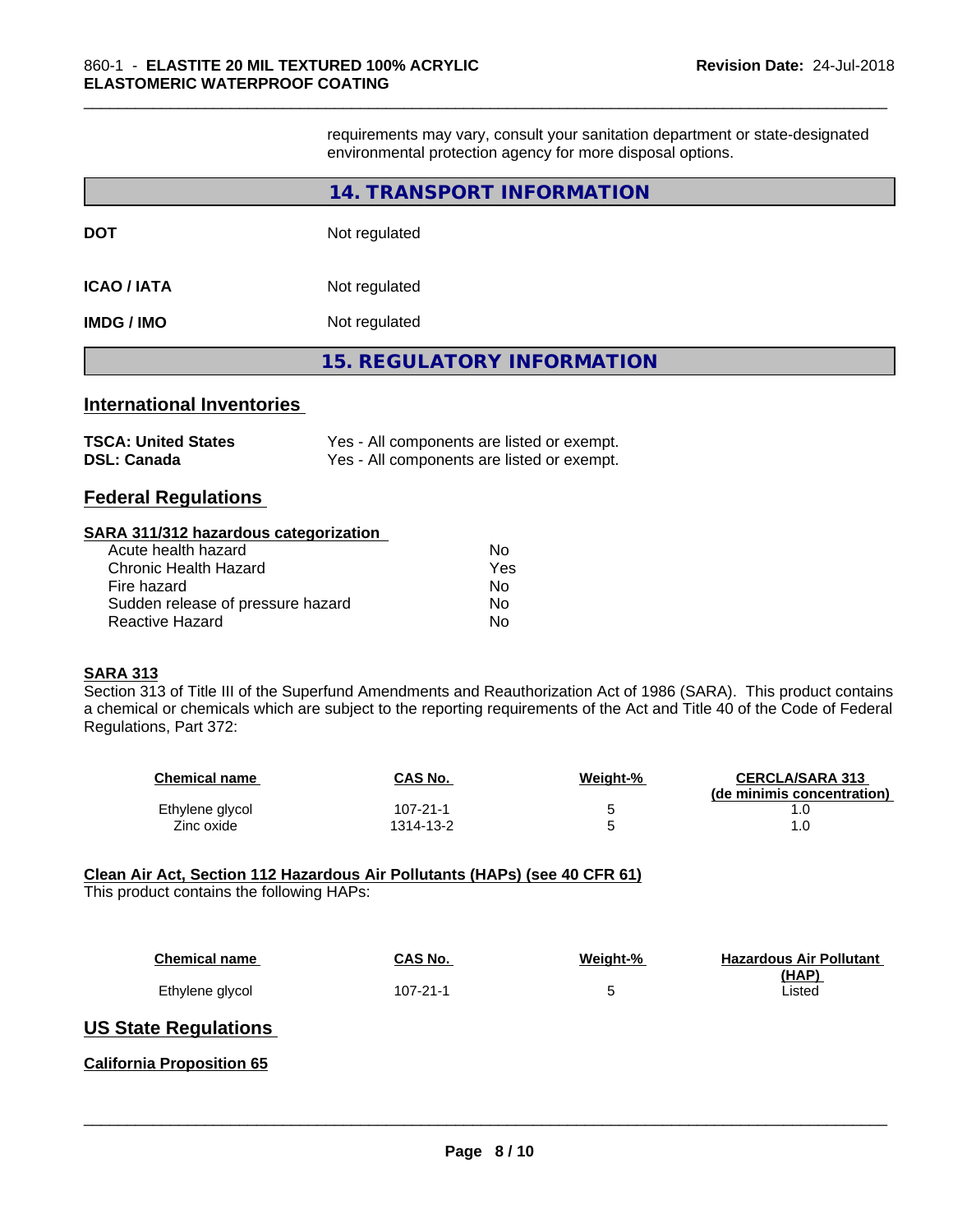# **AVIMARNING:** Cancer and Reproductive Harm– www.P65warnings.ca.gov

#### **State Right-to-Know**

| <b>Chemical name</b> | <b>Massachusetts</b> | <b>New Jersey</b> | Pennsylvania |
|----------------------|----------------------|-------------------|--------------|
| Limestone            |                      |                   |              |
| Titanium dioxide     |                      |                   |              |
| Ethylene glycol      |                      |                   |              |
| Zinc oxide           |                      |                   |              |
| Silica, crystalline  |                      |                   |              |

#### **Legend**

X - Listed

# **16. OTHER INFORMATION**

**HMIS** - **Health:** 1\* **Flammability:** 0 **Reactivity:** 0 **PPE:** -

\_\_\_\_\_\_\_\_\_\_\_\_\_\_\_\_\_\_\_\_\_\_\_\_\_\_\_\_\_\_\_\_\_\_\_\_\_\_\_\_\_\_\_\_\_\_\_\_\_\_\_\_\_\_\_\_\_\_\_\_\_\_\_\_\_\_\_\_\_\_\_\_\_\_\_\_\_\_\_\_\_\_\_\_\_\_\_\_\_\_\_\_\_

# **HMIS Legend**

- 0 Minimal Hazard
- 1 Slight Hazard
- 2 Moderate Hazard
- 3 Serious Hazard
- 4 Severe Hazard
- Chronic Hazard

X - Consult your supervisor or S.O.P. for "Special" handling instructions.

*Note: The PPE rating has intentionally been left blank. Choose appropriate PPE that will protect employees from the hazards the material will present under the actual normal conditions of use.*

*Caution: HMISÒ ratings are based on a 0-4 rating scale, with 0 representing minimal hazards or risks, and 4 representing significant hazards or risks. Although HMISÒ ratings are not required on MSDSs under 29 CFR 1910.1200, the preparer, has chosen to provide them. HMISÒ ratings are to be used only in conjunction with a fully implemented HMISÒ program by workers who have received appropriate HMISÒ training. HMISÒ is a registered trade and service mark of the NPCA. HMISÒ materials may be purchased exclusively from J. J. Keller (800) 327-6868.*

 **WARNING!** If you scrape, sand, or remove old paint, you may release lead dust. LEAD IS TOXIC. EXPOSURE TO LEAD DUST CAN CAUSE SERIOUS ILLNESS, SUCH AS BRAIN DAMAGE, ESPECIALLY IN CHILDREN. PREGNANT WOMEN SHOULD ALSO AVOID EXPOSURE.Wear a NIOSH approved respirator to control lead exposure. Clean up carefully with a HEPA vacuum and a wet mop. Before you start, find out how to protect yourself and your family by contacting the National Lead Information Hotline at 1-800-424-LEAD or log on to www.epa.gov/lead.

| <b>Prepared By</b>      | <b>Product Stewardship Department</b><br>Benjamin Moore & Co.<br>101 Paragon Drive<br>Montvale, NJ 07645<br>800-225-5554 |
|-------------------------|--------------------------------------------------------------------------------------------------------------------------|
| <b>Revision Date:</b>   | 24-Jul-2018                                                                                                              |
| <b>Revision Summary</b> | Not available                                                                                                            |